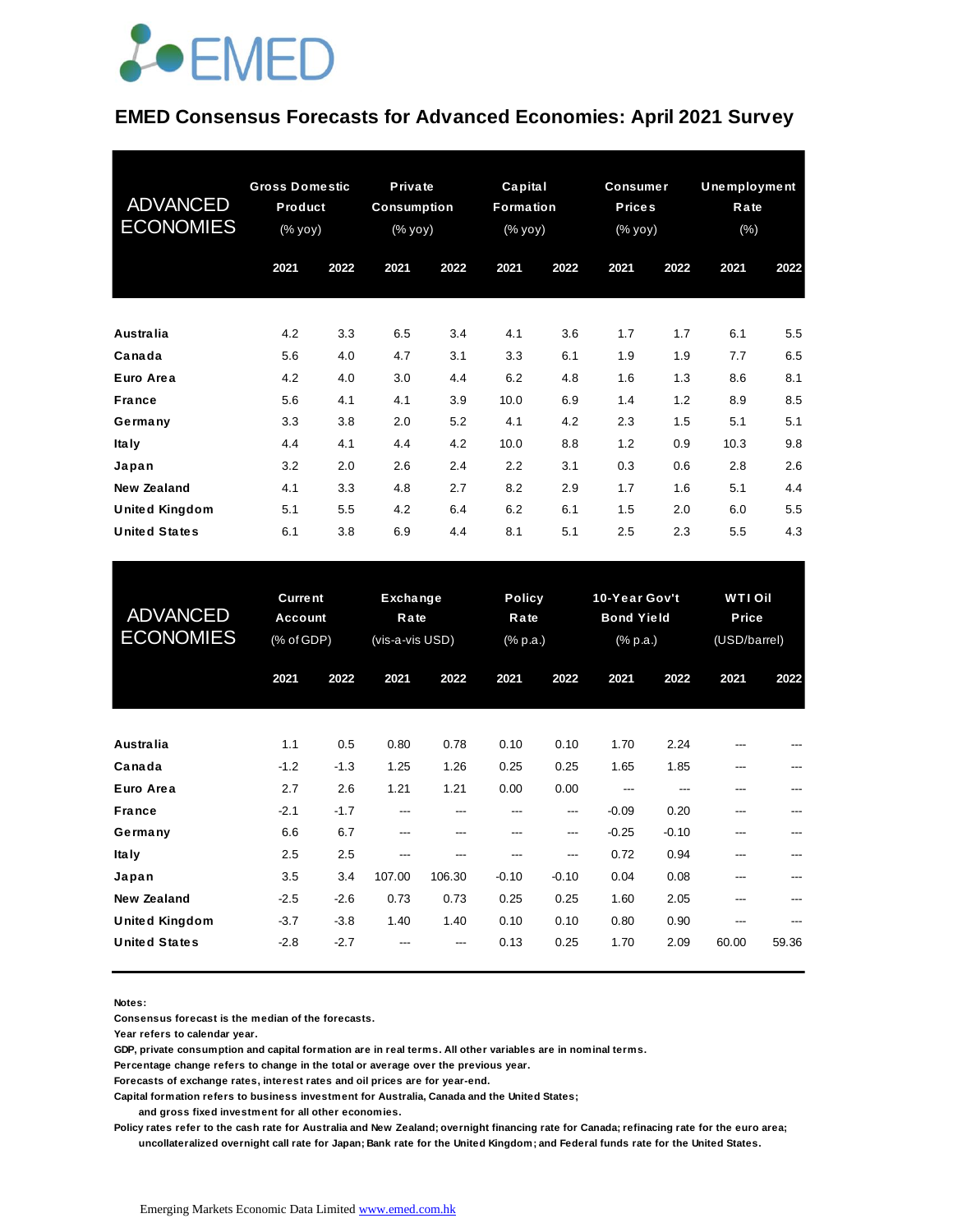

#### **EMED Consensus Forecasts for Emerging Markets: April 2021 Survey**

|                       | <b>Gross Domestic</b> |      | Private     |      | <b>Fixed</b> |      | Consumer      |      | <b>Unemployment</b> |          |  |
|-----------------------|-----------------------|------|-------------|------|--------------|------|---------------|------|---------------------|----------|--|
| <b>EMERGING</b>       | Product               |      | Consumption |      | Investment   |      | <b>Prices</b> |      | Rate                |          |  |
| <b>MARKETS</b>        | (% yoy)               |      | (% yoy)     |      | $(%$ (% yoy) |      | (% yoy)       |      | $(\% )$             |          |  |
|                       | 2021                  | 2022 | 2021        | 2022 | 2021         | 2022 | 2021          | 2022 | 2021                | 2022     |  |
|                       |                       |      |             |      |              |      |               |      |                     |          |  |
|                       |                       |      |             |      |              |      |               |      |                     |          |  |
| Argentina             | 5.5                   | 2.6  | 4.5         | 4.2  | 14.0         | 3.1  | 45.2          | 39.2 | 11.3                | 11.8     |  |
| <b>Brazil</b>         | 3.7                   | 2.5  | 2.0         | 2.0  | 12.9         | 3.4  | 5.3           | 3.7  | 13.5                | 12.3     |  |
| Chile                 | 5.9                   | 3.6  | 8.3         | 3.4  | 9.2          | 6.3  | 3.2           | 3.1  | 9.9                 | 8.6      |  |
| China                 | 8.5                   | 5.4  | 10.7        | 6.7  | 7.5          | 4.2  | 1.7           | 2.3  | 4.0                 | 4.0      |  |
| Colombia              | 5.5                   | 3.7  | 6.4         | 3.4  | 3.6          | 6.3  | 2.4           | 3.1  | 13.0                | 11.6     |  |
| <b>Czech Republic</b> | 3.3                   | 4.5  | 4.4         | 6.4  | 1.6          | 10.1 | 2.2           | 2.0  | 3.1                 | 2.6      |  |
| <b>Hong Kong</b>      | 4.2                   | 3.5  | 4.2         | 4.3  | 9.0          | 4.2  | 1.7           | 2.0  | 5.7                 | 4.0      |  |
| Hungary               | 4.5                   | 4.7  | 0.5         | 5.9  | 2.0          | 8.4  | 3.5           | 3.3  | 4.6                 | 4.0      |  |
| India*                | 9.8                   | 6.4  | 9.1         | 7.9  | 17.3         | 7.6  | 4.6           | 4.5  | 5.1                 | $\cdots$ |  |
| Indonesia             | 4.8                   | 5.0  | 4.3         | 6.3  | 4.3          | 5.7  | 2.3           | 3.0  | 6.4                 | 5.6      |  |
| Malaysia              | 6.1                   | 5.8  | 7.5         | 5.6  | 10.4         | 7.3  | 2.0           | 2.1  | 3.8                 | 3.5      |  |
| <b>Mexico</b>         | 4.9                   | 2.7  | 5.2         | 3.7  | 7.0          | 2.6  | 3.8           | 3.3  | 4.4                 | 4.3      |  |
| <b>Philippines</b>    | 7.5                   | 7.2  | 4.1         | 5.9  | 10.3         | 11.2 | 4.4           | 3.0  | 7.8                 | 6.6      |  |
| <b>Poland</b>         | 3.7                   | 4.6  | 2.9         | 5.0  | $-1.0$       | 7.6  | 3.0           | 2.7  | 4.5                 | 3.7      |  |
| Russia                | 3.0                   | 2.6  | 5.0         | 2.9  | 4.5          | 4.6  | 4.7           | 3.8  | 5.3                 | 4.8      |  |
| Singapore             | 5.6                   | 3.6  | 9.4         | 6.1  | 11.1         | 7.0  | 1.1           | 1.2  | 2.8                 | 2.3      |  |
| South Korea           | 3.3                   | 3.0  | 2.4         | 4.1  | 4.9          | 2.5  | 1.2           | 1.4  | 3.8                 | 3.8      |  |
| Taiwan                | 4.3                   | 2.8  | 3.8         | 1.8  | 5.2          | 2.5  | 1.4           | 1.4  | 3.6                 | 3.6      |  |
| <b>Thailand</b>       | 3.5                   | 4.7  | 2.6         | 2.8  | 3.7          | 4.6  | 1.1           | 1.2  | 1.7                 | 1.4      |  |
| Turkey                | 5.0                   | 3.6  | 5.1         | 0.6  | 9.1          | 5.8  | 13.5          | 10.5 | 12.9                | 11.9     |  |

|                       | Money                    |                                                           | <b>Merchandise</b>       | <b>Merchandise</b>       |                          |                                                           | Current        |        | Exchange        |        |
|-----------------------|--------------------------|-----------------------------------------------------------|--------------------------|--------------------------|--------------------------|-----------------------------------------------------------|----------------|--------|-----------------|--------|
| <b>EMERGING</b>       | Supply M2                |                                                           | <b>Exports</b>           |                          | <b>Imports</b>           |                                                           | <b>Account</b> |        | Rate            |        |
| <b>MARKETS</b>        | (% yoy)                  |                                                           | $(%$ (% yoy)             |                          | $(%$ (% yoy)             |                                                           | (% of GDP)     |        | (vis-a-vis USD) |        |
|                       | 2021                     | 2022                                                      | 2021                     | 2022                     | 2021                     | 2022                                                      | 2021           | 2022   | 2021            | 2022   |
|                       |                          |                                                           |                          |                          |                          |                                                           |                |        |                 |        |
|                       |                          |                                                           |                          |                          |                          |                                                           |                |        |                 |        |
| Argentina             | 44.5                     | 45.1                                                      | 2.9                      | 16.1                     | 9.2                      | 12.2                                                      | 1.0            | 1.2    | 120.21          | 156.93 |
| <b>Brazil</b>         | 9.1                      | 6.2                                                       | 2.1                      | 4.1                      | 8.5                      | 5.9                                                       | $-1.2$         | $-1.7$ | 5.30            | 5.41   |
| Chile                 | 7.0                      | 9.0                                                       | 8.0                      | 5.0                      | 20.0                     | 8.0                                                       | $-0.7$         | $-1.7$ | 730             | 726    |
| China                 | 9.0                      | 8.5                                                       | 8.8                      | 4.5                      | 10.0                     | 5.7                                                       | 1.8            | 1.3    | 6.49            | 6.46   |
| Colombia              | 5.9                      | 8.5                                                       | 23.2                     | 4.9                      | 19.5                     | 3.7                                                       | $-3.4$         | $-3.2$ | 3600            | 3610   |
| <b>Czech Republic</b> | $\hspace{0.05cm} \ldots$ | $\hspace{0.05cm} \ldots$                                  | 19.7                     | 14.7                     | 20.8                     | 15.5                                                      | 1.7            | 1.1    | 21.3            | 21.0   |
| <b>Hong Kong</b>      | 6.5                      | 5.0                                                       | 3.0                      | 3.7                      | 3.5                      | 4.5                                                       | 4.0            | 4.5    | 7.77            | 7.78   |
| Hungary               | $---$                    | $---$                                                     | $\hspace{0.05cm} \ldots$ | $\hspace{0.05cm} \ldots$ | $\hspace{0.05cm} \ldots$ | $\hspace{0.05cm}$ - $\hspace{0.05cm}$ - $\hspace{0.05cm}$ | $-0.5$         | $-0.4$ | 282             | 293    |
| India*                | $---$                    | $\qquad \qquad -$                                         | 8.7                      | 6.8                      | 19.6                     | 6.8                                                       | $-0.8$         | $-1.3$ | 74              | 74     |
| Indonesia             | $---$                    | $\qquad \qquad -$                                         | 6.4                      | 5.6                      | 13.1                     | 13.0                                                      | $-1.6$         | $-1.9$ | 14120           | 14028  |
| Malaysia              | ---                      | $---$                                                     | $\qquad \qquad \cdots$   | $\cdots$                 | ---                      | ---                                                       | 3.8            | 3.1    | 4.14            | 4.05   |
| <b>Mexico</b>         | 16.8                     | 11.3                                                      | 12.8                     | 5.4                      | 13.3                     | 7.6                                                       | 1.2            | 0.6    | 20.5            | 20.9   |
| <b>Philippines</b>    | $\frac{1}{2}$            | $\hspace{0.05cm}$ - $\hspace{0.05cm}$ - $\hspace{0.05cm}$ | 1.9                      | 10.2                     | 6.4                      | 22.7                                                      | 1.0            | 0.1    | 49.0            | 50.6   |
| <b>Poland</b>         | $---$                    | $---$                                                     | $\cdots$                 | $\cdots$                 | $\qquad \qquad \cdots$   | ---                                                       | 2.1            | 2.5    | 3.73            | 3.72   |
| Russia                | 10.0                     | 9.0                                                       | 8.3                      | 2.4                      | 5.0                      | 5.7                                                       | 3.4            | 3.2    | 72.5            | 73.4   |
| <b>Singapore</b>      | $\qquad \qquad \cdots$   | $\qquad \qquad \cdots$                                    | $\cdots$                 | $\cdots$                 | $\qquad \qquad \cdots$   | $\qquad \qquad \cdots$                                    | 16.5           | 16.9   | 1.33            | 1.34   |
| <b>South Korea</b>    | 10.0                     | 9.6                                                       | 10.7                     | 4.5                      | 9.9                      | 6.9                                                       | 4.1            | 4.1    | 1100            | 1093   |
| Taiwan                | 5.7                      | 4.7                                                       | 7.9                      | 3.5                      | 8.9                      | 3.3                                                       | 13.5           | 12.3   | 28.2            | 27.7   |
| <b>Thailand</b>       | 6.2                      | 4.8                                                       | 6.0                      | 5.6                      | 12.5                     | 7.4                                                       | 2.8            | 4.9    | 30.6            | 30.3   |
| Turkey                | 18.0                     | 18.0                                                      | 8.3                      | 8.5                      | 1.4                      | 2.7                                                       | $-2.9$         | $-2.0$ | 7.49            | 7.98   |
|                       |                          |                                                           |                          |                          |                          |                                                           |                |        |                 |        |

**Notes:** 

**Consensus forecast is the median of the forecasts.**

**Year refers to calendar year except for India for which fiscal year (April to March) is used. GDP, private consumption and fixed investment are in real terms. All other variables are in nominal terms.**

**Percentage change refers to change in the total or average over the previous year, except for money supply growth which is** 

 **based on year-end figures.**

**Forecasts of exchange rates and interest rates are for year-end.**

**\*Forecasts for India are FY21/22 and FY22/23**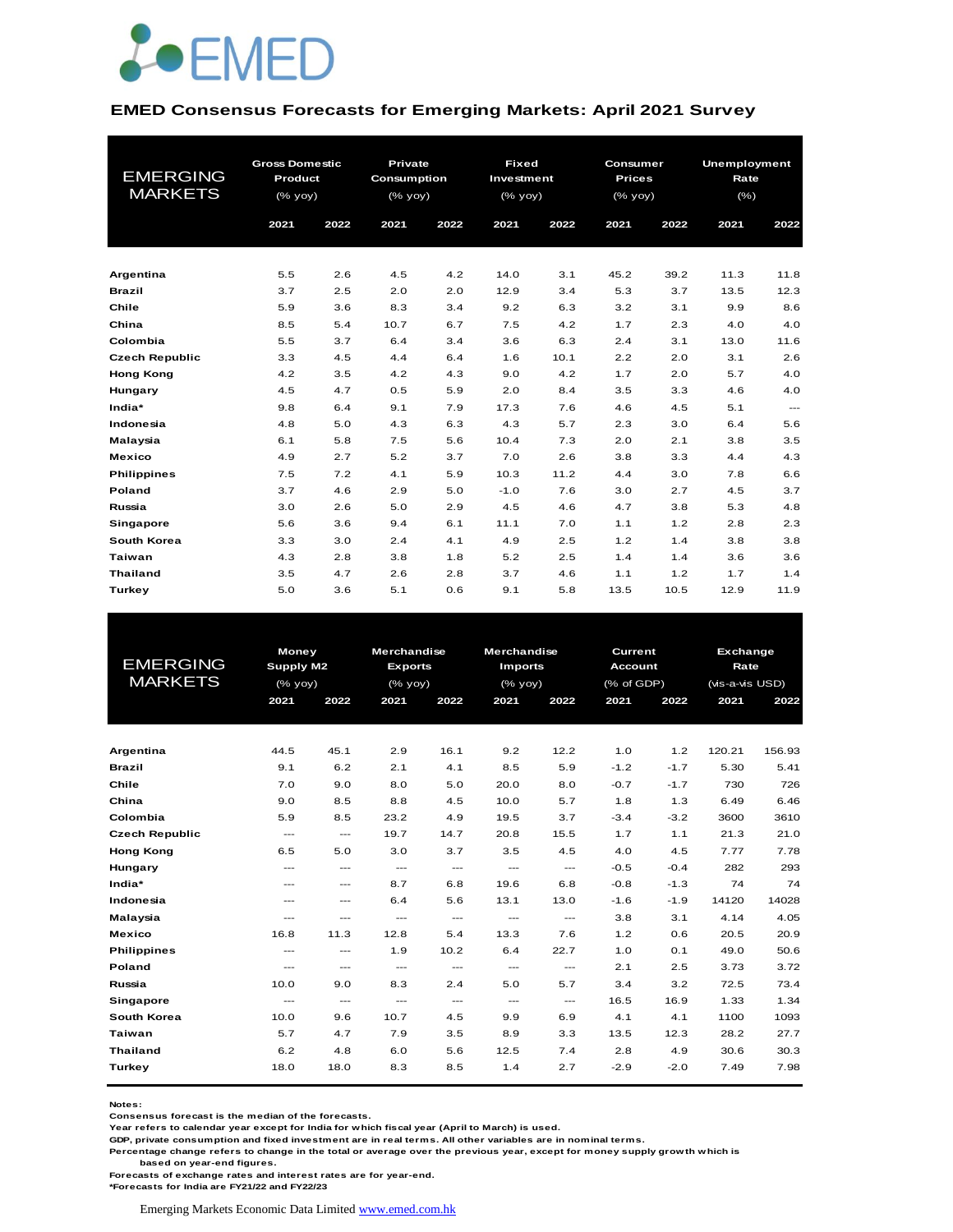

## **EMED Consensus Forecasts for the United States: April 2021 Survey**

| <b>UNITED STATES</b>                | <b>Gross Domestic</b><br>Product<br>(% yoy) |      | <b>Consumer</b><br><b>Prices</b><br>(% yoy) |                          | <b>UNITED STATES</b>           | <b>Gross Domestic</b><br><b>Product</b><br>(% yoy) |      | <b>Consumer</b><br><b>Prices</b><br>(% yoy) |      |
|-------------------------------------|---------------------------------------------|------|---------------------------------------------|--------------------------|--------------------------------|----------------------------------------------------|------|---------------------------------------------|------|
|                                     | 2021                                        | 2022 | 2021                                        | 2022                     |                                | 2021                                               | 2022 | 2021                                        | 2022 |
| <b>ABN AMRO</b>                     | 5.8                                         | 4.1  | 2.5                                         | 1.9                      | <b>National Bank of Canada</b> | 6.6                                                | 3.8  | 2.8                                         | 2.4  |
| <b>Action Economics</b>             | 4.8                                         | ---  | 2.5                                         | ---                      | <b>NIESR</b>                   | 3.6                                                | 3.1  | 2.0                                         | 1.9  |
| <b>Bank Julius Baer</b>             | 7.0                                         | 3.5  | 3.0                                         | 2.2                      | <b>Northern Trust</b>          | 7.7                                                | 2.8  | 2.4                                         | 1.9  |
| <b>BayernLB</b>                     | 5.0                                         | 3.0  | 2.5                                         | 2.4                      | <b>PNC</b>                     | 5.1                                                | 3.8  | 2.4                                         | 2.4  |
| <b>Berenberg Capital Markets</b>    | 6.9                                         | 4.6  | 2.8                                         | 2.6                      | Prometeia                      | 6.2                                                | 4.4  | 3.0                                         | 2.4  |
| <b>BMO Capital Markets</b>          | 6.5                                         | 4.2  | 2.8                                         | 2.3                      | <b>Royal Bank of Canada</b>    | 6.2                                                | 3.3  | 2.7                                         | 2.0  |
| <b>Capital Economics</b>            | 5.5                                         | 4.5  | 2.5                                         | 2.3                      | <b>RWI</b>                     | 6.9                                                | 3.5  | 2.6                                         | 2.2  |
| <b>CIBC World Markets</b>           | 4.1                                         | 3.6  | 2.3                                         | 2.3                      | <b>Schroders</b>               | 4.7                                                | 4.9  | 2.6                                         | 2.0  |
| <b>Comerica Bank</b>                | 6.0                                         | 4.3  | 3.0                                         | 3.2                      | <b>Scotia Capital</b>          | 6.3                                                | 4.4  | 2.0                                         | 2.5  |
| Commerzbank                         | 6.5                                         | 4.0  | 2.7                                         | 2.1                      | <b>Societe Generale</b>        | 4.9                                                | 2.8  | 1.9                                         | 1.8  |
| <b>Credit Suisse</b>                | 6.8                                         | 3.0  | 2.9                                         | 2.1                      | <b>Standard &amp; Poor's</b>   | 6.5                                                | 3.1  | 2.1                                         | 2.2  |
| Daiwa Institute of Research         | 3.6                                         | 3.3  | 1.7                                         | $\overline{\phantom{a}}$ | <b>TD Economics</b>            | 5.7                                                | 4.3  | 2.5                                         | 2.0  |
| Danske Bank                         | 7.5                                         | 5.3  | 2.3                                         | 1.7                      | University of Michigan - RSQE  | 4.8                                                | 3.9  | 2.3                                         | 2.1  |
| Deka Bank                           | 6.4                                         | 3.2  | 2.9                                         | 2.5                      | <b>UOB</b>                     | 6.3                                                | 2.8  | 2.4                                         | 2.0  |
| Desjardins                          | 7.0                                         | 3.9  | 2.4                                         | 2.0                      | <b>Wells Fargo</b>             | 6.4                                                | 5.5  | 2.8                                         | 2.5  |
| DZ Bank                             | 6.5                                         | 4.4  | 2.8                                         | 2.0                      |                                |                                                    |      |                                             |      |
| <b>Erste Group Bank AG</b>          | 5.9                                         | 3.4  | 2.2                                         | 1.9                      |                                |                                                    |      |                                             |      |
| <b>Fannie Mae</b>                   | 6.1                                         | 4.3  | 2.2                                         | 2.5                      |                                |                                                    |      |                                             |      |
| <b>First Trust Advisors</b>         | 7.1                                         | 3.4  | 3.0                                         | 3.2                      | <b>CONSENSUS</b>               |                                                    |      |                                             |      |
| <b>IFO Munich Institute</b>         | 4.1                                         | ---  | 1.4                                         | ---                      | Median                         | 6.2                                                | 3.8  | 2.5                                         | 2.3  |
| <b>Kiel Institute</b>               | 6.6                                         | 4.1  | 2.8                                         | 2.3                      | Mean                           | 5.9                                                | 3.8  | 2.5                                         | 2.3  |
| <b>Moody's Analytics</b>            | 5.7                                         | 5.7  | 2.6                                         | 2.6                      | High                           | 7.7                                                | 5.7  | 3.0                                         | 3.2  |
| <b>Mortgage Bankers Association</b> | 5.7                                         | 2.7  | 2.2                                         | 2.5                      | Low                            | 3.6                                                | 2.7  | 1.4                                         | 1.7  |
| <b>NAR</b>                          | 4.0                                         | 3.5  | 2.3                                         | 2.8                      | <b>Standard Deviation</b>      | 1.1                                                | 0.8  | 0.4                                         | 0.3  |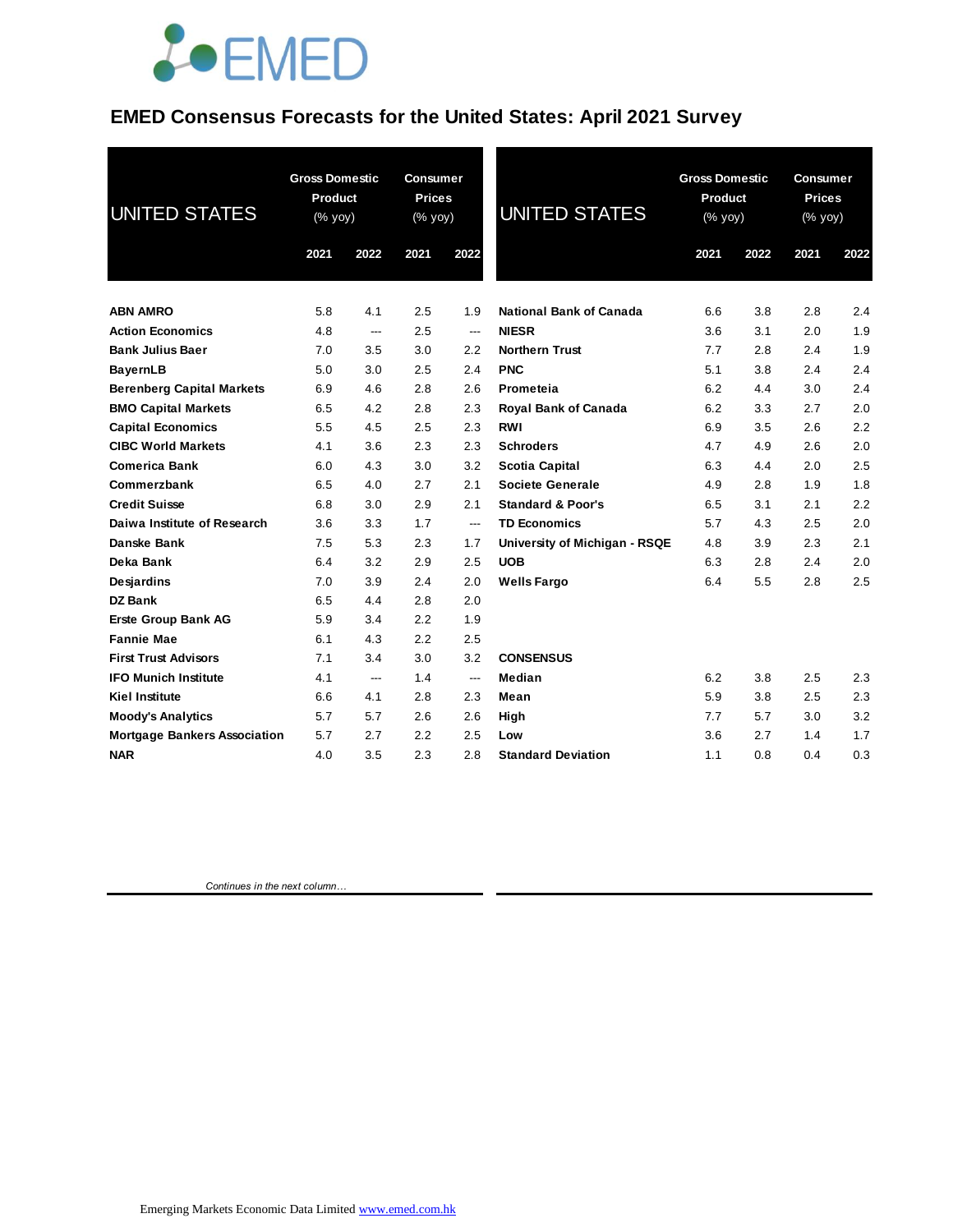

## **EMED Consensus Forecasts for the Euro Area: April 2021 Survey**

| <b>EURO AREA</b>                 | <b>Gross Domestic</b><br>Product<br>(% yoy) |      | <b>Consumer</b><br><b>Prices</b><br>(% yoy) |      | <b>EURO AREA</b>             | <b>Gross Domestic</b><br>Product<br>(% yoy) |      | <b>Consumer</b><br><b>Prices</b><br>(% yoy) |      |
|----------------------------------|---------------------------------------------|------|---------------------------------------------|------|------------------------------|---------------------------------------------|------|---------------------------------------------|------|
|                                  | 2021                                        | 2022 | 2021                                        | 2022 |                              | 2021                                        | 2022 | 2021                                        | 2022 |
| <b>ABN AMRO</b>                  | 3.3                                         | 4.2  | 1.6                                         | 0.7  | Prometeia                    | 4.2                                         | 4.0  | 1.5                                         | 1.2  |
| <b>Bank Julius Baer</b>          | 5.0                                         | 5.2  | 1.7                                         | 1.4  | <b>Rabobank</b>              | 4.0                                         | 3.6  | 1.9                                         | 1.3  |
| <b>BayernLB</b>                  | 3.9                                         | 3.4  | 1.5                                         | 1.5  | <b>Royal Bank of Canada</b>  | 4.1                                         | 3.7  | 1.6                                         | 1.3  |
| <b>Berenberg Capital Markets</b> | 4.2                                         | 4.5  | 2.0                                         | 1.6  | <b>RWI</b>                   | 4.3                                         | 4.2  | 1.7                                         | 1.4  |
| <b>BMO Capital Markets</b>       | 4.0                                         | 4.5  | 1.3                                         | 1.0  | <b>Schroders</b>             | 3.6                                         | 4.8  | 1.7                                         | 1.2  |
| <b>Capital Economics</b>         | 5.0                                         | 4.0  | 0.8                                         | 0.8  | <b>Scotia Capital</b>        | 4.2                                         | 3.9  | 1.0                                         | 1.3  |
| Commerzbank                      | 4.0                                         | 5.0  | 1.7                                         | 1.5  | Societe Generale             | 4.1                                         | 3.6  | 1.7                                         | 1.1  |
| <b>Credit Suisse</b>             | 4.2                                         | 4.1  | 1.8                                         | 2.4  | <b>Standard &amp; Poor's</b> | 4.2                                         | 4.4  | 1.6                                         | 1.2  |
| Danske Bank                      | 4.4                                         | 4.1  | 1.8                                         | 1.3  | <b>TD Economics</b>          | 4.5                                         | 4.4  | 1.3                                         | 1.2  |
| Deka Bank                        | 4.1                                         | 3.8  | 1.5                                         | 1.1  | <b>UOB</b>                   | 4.1                                         | 4.3  | 1.5                                         | 1.2  |
| <b>DZ Bank</b>                   | 3.7                                         | 4.9  | 1.6                                         | 1.3  | <b>Wells Fargo</b>           | 3.4                                         | 3.4  | 1.4                                         | 1.2  |
| <b>Erste Group Bank AG</b>       | 4.0                                         | 3.4  | 1.5                                         | 1.2  |                              |                                             |      |                                             |      |
| <b>ETLA</b>                      | 4.7                                         | 3.5  | 1.7                                         | 1.5  | <b>CONSENSUS</b>             |                                             |      |                                             |      |
| <b>IFO Munich Institute</b>      | 5.1                                         | ---  | 1.0                                         | ---  | Median                       | 4.1                                         | 4.1  | 1.6                                         | 1.3  |
| <b>Kiel Institute</b>            | 4.8                                         | 4.3  | 1.7                                         | 1.5  | Mean                         | 4.2                                         | 4.0  | 1.5                                         | 1.3  |
| <b>Moody's Analytics</b>         | 3.9                                         | 4.1  | 1.3                                         | 1.1  | High                         | 5.1                                         | 5.2  | 2.1                                         | 2.4  |
| <b>NIESR</b>                     | 3.5                                         | 2.8  | 0.9                                         | 1.2  | Low                          | 3.3                                         | 2.8  | 0.8                                         | 0.7  |
| <b>Northern Trust</b>            | 4.2                                         | 2.8  | 2.1                                         | 1.4  | <b>Standard Deviation</b>    | 0.5                                         | 0.6  | 0.3                                         | 0.3  |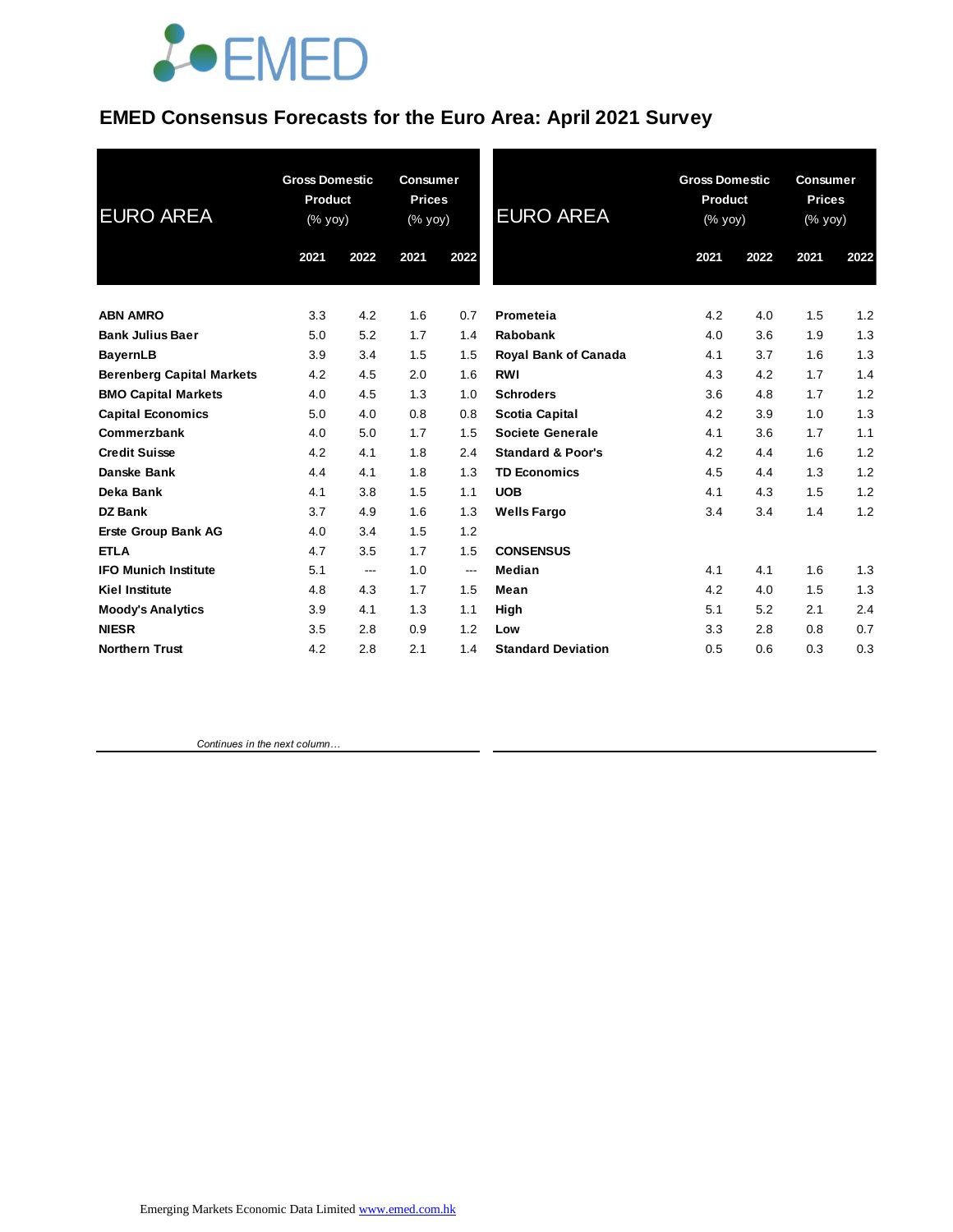

## **EMED Consensus Forecasts for Japan: April 2021 Survey**

| <b>JAPAN</b>                               | <b>Gross Domestic</b><br>Product<br>(% yoy) |            | <b>Consumer</b><br><b>Prices</b><br>(% yoy) |            | <b>JAPAN</b>                 | <b>Gross Domestic</b><br>Product<br>(% yoy) |            | <b>Consumer</b><br><b>Prices</b><br>(% yoy) |              |
|--------------------------------------------|---------------------------------------------|------------|---------------------------------------------|------------|------------------------------|---------------------------------------------|------------|---------------------------------------------|--------------|
|                                            | 2021                                        | 2022       | 2021                                        | 2022       |                              | 2021                                        | 2022       | 2021                                        | 2022         |
|                                            |                                             |            |                                             |            |                              |                                             |            |                                             |              |
| <b>ABN AMRO</b><br><b>Bank Julius Baer</b> | 3.1<br>2.9                                  | 1.9<br>2.5 | 0.5<br>$-0.2$                               | 0.6<br>0.3 | Prometeia<br><b>Rabobank</b> | 4.7<br>2.5                                  | 1.4        | 0.6<br>0.2                                  | 0.8          |
| <b>BayernLB</b>                            | 2.5                                         | 1.3        | 0.6                                         | 1.4        | <b>RWI</b>                   | 3.4                                         | ---<br>2.0 | 0.3                                         | $---$<br>0.7 |
| <b>Berenberg Capital Markets</b>           | 4.8                                         | 2.0        | 0.1                                         | 0.6        | <b>Schroders</b>             | 3.2                                         | 2.5        | 0.3                                         | 0.9          |
| <b>BMO Capital Markets</b>                 | 3.5                                         | 2.0        | $-0.1$                                      | 0.5        | Scotia Capital               | 3.0                                         | 1.1        | 0.8                                         | 1.0          |
| <b>Capital Economics</b>                   | 3.7                                         | 2.3        | $-0.1$                                      | 0.2        | Societe Generale             | 3.5                                         | 2.8        | 0.2                                         | 1.2          |
| Commerzbank                                | 3.5                                         | 2.0        | 0.1                                         | 0.5        | <b>Standard &amp; Poor's</b> | 2.7                                         | 2.0        | 0.3                                         | 0.5          |
| <b>Credit Suisse</b>                       | 2.0                                         | 1.7        | 0.2                                         | 0.3        | <b>TD Economics</b>          | 2.9                                         | 2.2        | $-0.1$                                      | 0.4          |
| Daiwa Institute of Research                | 3.7                                         | 2.3        | 0.7                                         | 0.8        | <b>UOB</b>                   | 3.2                                         | 2.1        | 1.0                                         | 1.5          |
| Danske Bank                                | 3.1                                         | 2.0        | 0.3                                         | 0.6        | <b>Wells Fargo</b>           | 3.2                                         | 2.3        | 0.1                                         | 0.5          |
| Deka Bank                                  | 3.9                                         | 1.8        | 0.1                                         | 1.0        |                              |                                             |            |                                             |              |
| <b>DZ Bank</b>                             | 3.2                                         | 1.9        | 0.2                                         | 0.4        |                              |                                             |            |                                             |              |
| <b>IFO Munich Institute</b>                | 3.3                                         | ---        | 0.3                                         | ---        | <b>CONSENSUS</b>             |                                             |            |                                             |              |
| <b>JCER</b>                                | 4.4                                         | 1.4        | $-0.2$                                      | 0.2        | Median                       | 3.2                                         | 2.0        | 0.3                                         | 0.6          |
| <b>Kiel Institute</b>                      | 3.9                                         | 2.2        | 1.0                                         | 0.8        | Mean                         | 3.3                                         | 1.9        | 0.3                                         | 0.7          |
| <b>Moody's Analytics</b>                   | 3.6                                         | 1.9        | $-0.1$                                      | 0.7        | High                         | 4.8                                         | 2.8        | 1.0                                         | 1.5          |
| <b>NIESR</b>                               | 1.9                                         | 1.5        | 0.3                                         | 0.2        | Low                          | 1.8                                         | 1.1        | $-0.2$                                      | 0.2          |
| <b>Northern Trust</b>                      | 1.8                                         | 1.4        | 0.3                                         | 0.4        | <b>Standard Deviation</b>    | 0.7                                         | 0.4        | 0.3                                         | 0.4          |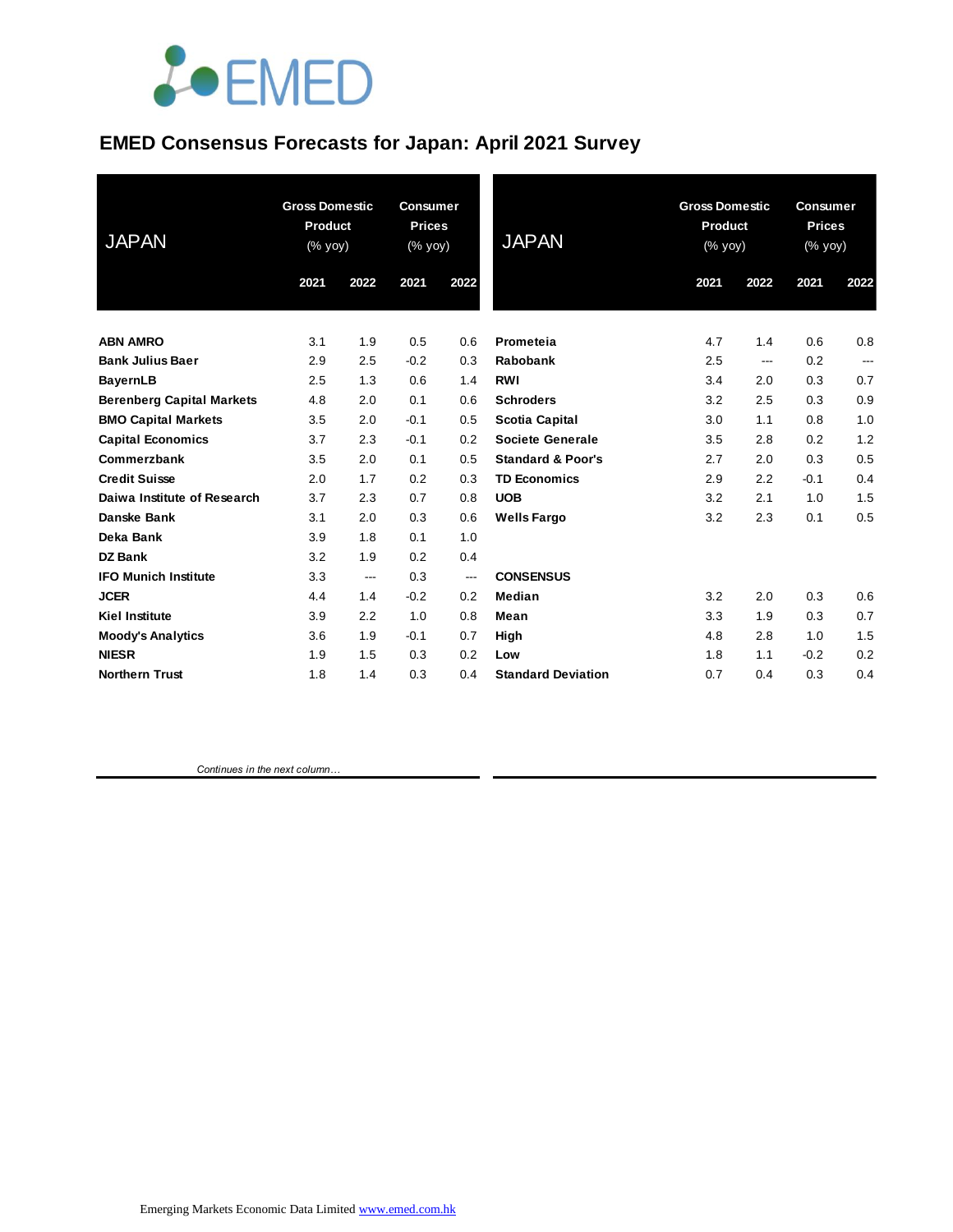# **JOEMED**

#### **EMED Consensus Forecasts for China: April 2021 Survey**

| <b>CHINA</b>                     | <b>Gross Domestic</b><br><b>Product</b><br>(% yoy) |      | <b>Consumer</b><br><b>Prices</b><br>(% yoy) |      | <b>CHINA</b>                 | <b>Gross Domestic</b><br><b>Product</b><br>(% yoy) |      | <b>Consumer</b><br><b>Prices</b><br>(% yoy) |      |
|----------------------------------|----------------------------------------------------|------|---------------------------------------------|------|------------------------------|----------------------------------------------------|------|---------------------------------------------|------|
|                                  | 2021                                               | 2022 | 2021                                        | 2022 |                              | 2021                                               | 2022 | 2021                                        | 2022 |
| <b>ABN AMRO</b>                  | 8.5                                                | 5.5  | 1.5                                         | 2.5  | <b>NIESR</b>                 | 7.8                                                | 5.3  | 1.9                                         | 2.2  |
| <b>Bank Julius Baer</b>          | 8.8                                                | 5.4  | 1.7                                         | 2.3  | <b>Northern Trust</b>        | 5.0                                                | 5.0  | 2.5                                         | 2.2  |
| <b>Bank of East Asia</b>         | 8.6                                                | 5.3  | 1.2                                         | 2.0  | <b>Rabobank</b>              | 7.7                                                | ---  | 2.6                                         | ---  |
| <b>BayernLB</b>                  | 7.9                                                | 5.5  | 1.6                                         | 2.0  | <b>RWI</b>                   | 9.5                                                | 5.5  | 1.3                                         | 2.1  |
| <b>Berenberg Capital Markets</b> | 8.9                                                | 5.3  | 1.5                                         | 2.2  | <b>Schroders</b>             | 9.0                                                | 5.7  | 2.0                                         | 2.8  |
| <b>BMO Capital Markets</b>       | 8.5                                                | 6.0  | 1.6                                         | 3.0  | <b>Scotia Capital</b>        | 8.3                                                | 5.9  | 2.0                                         | 2.6  |
| <b>Capital Economics</b>         | 8.0                                                | 5.7  | 1.5                                         | 1.5  | <b>Societe Generale</b>      | 8.5                                                | 5.0  | 0.7                                         | 1.6  |
| Commerzbank                      | 8.0                                                | 5.0  | 1.4                                         | 2.3  | <b>Standard &amp; Poor's</b> | 8.0                                                | 5.1  | 1.8                                         | 2.1  |
| <b>Credit Suisse</b>             | 7.1                                                | 5.2  | 1.7                                         | 2.7  | <b>UOB</b>                   | 8.5                                                | 5.7  | 2.6                                         | 3.0  |
| Daiwa Institute of Research      | 7.5                                                | 5.5  | 2.3                                         | 2.5  | <b>Wells Fargo</b>           | 9.1                                                | 5.6  | 1.7                                         | 2.3  |
| Danske Bank                      | 9.0                                                | 5.4  | 2.0                                         | 2.5  |                              |                                                    |      |                                             |      |
| Deka Bank                        | 9.6                                                | 5.2  | 1.4                                         | 2.7  |                              |                                                    |      |                                             |      |
| DZ Bank                          | 8.8                                                | 5.4  | 1.8                                         | 2.5  | <b>CONSENSUS</b>             |                                                    |      |                                             |      |
| <b>IFO Munich Institute</b>      | 9.7                                                | ---  | 2.2                                         | ---  | Median                       | 8.5                                                | 5.5  | 1.7                                         | 2.3  |
| Intesa Sanpaolo                  | 8.6                                                | 5.4  | 1.6                                         | 2.2  | Mean                         | 8.4                                                | 5.5  | 1.7                                         | 2.4  |
| JP Morgan                        | 9.3                                                | 5.7  | 1.4                                         | 2.4  | High                         | 9.7                                                | 6.0  | 2.6                                         | 3.5  |
| <b>Kiel Institute</b>            | 9.7                                                | 5.8  | 0.9                                         | 2.3  | Low                          | 5.0                                                | 5.0  | 0.7                                         | 1.5  |
| <b>Moody's Analytics</b>         | 8.3                                                | 5.8  | 1.5                                         | 3.5  | <b>Standard Deviation</b>    | 1.0                                                | 0.3  | 0.5                                         | 0.4  |